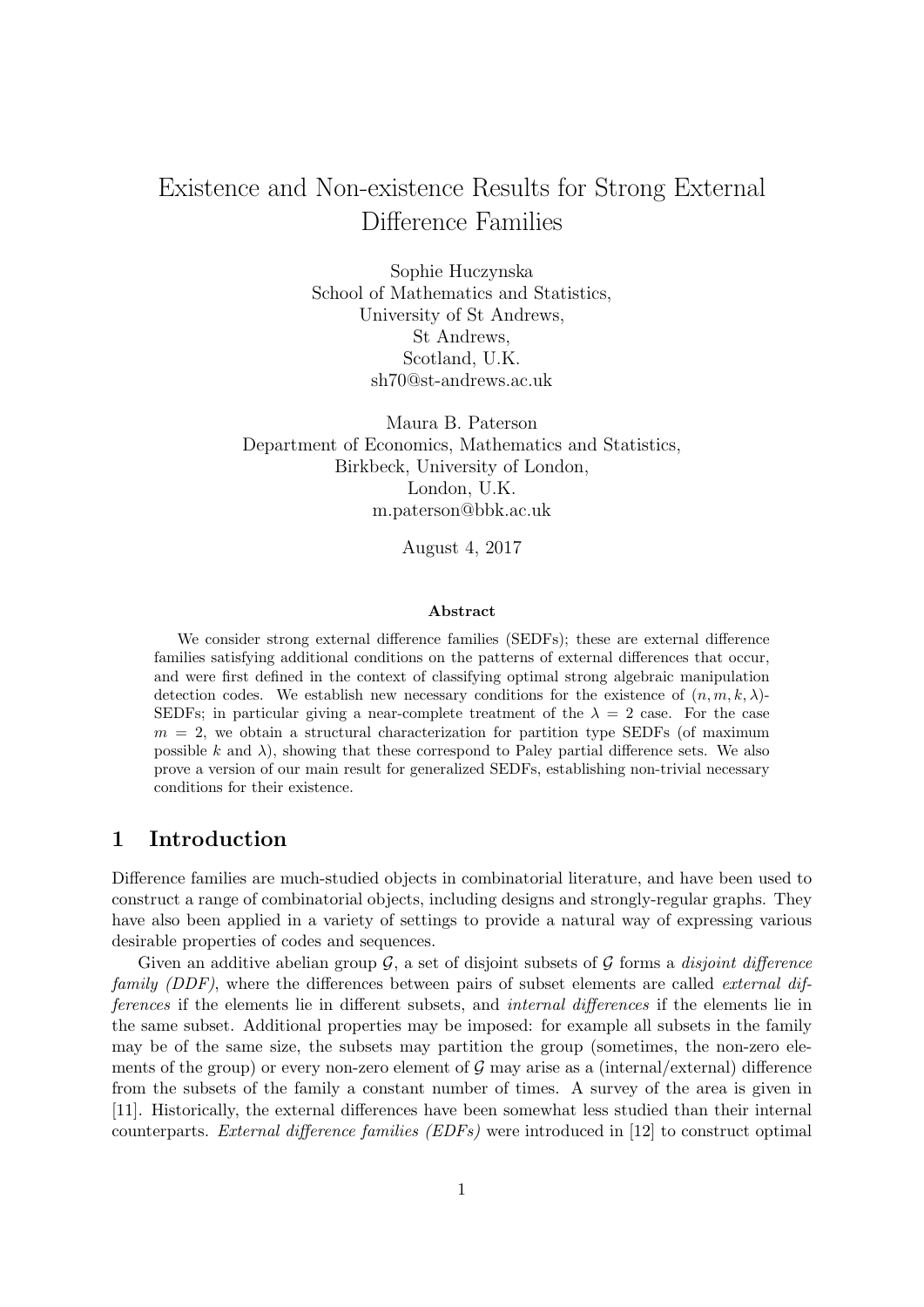secret sharing schemes secure against cheating in the setting where the secrets are uniformly distributed. They are a special case of both *difference systems of sets* [4], and (weak) *algebraic* manipulation detection  $(AMD)$  codes [5]. AMD codes generalise certain known techniques for constructing secret sharing schemes secure against cheating, and it is established in [5] that such a code is equivalent to a type of DDF. In the setting of secret sharing schemes secure against sets of cheating participants who know the secret (sometimes referred to as the CDV assumption [3]) it is necessary to use a strong variant of these codes.

In this paper, we consider *strong external difference families (SEDFs)*, introduced in  $[13]$ <sup>1</sup>. These are external difference families satisfying an extra condition, and correspond to the strong set-up in the AMD code situation. The existence of SEDFs is an active area of current investigation (for example, in [1], [7], [10], [15] and [16]). In this paper, we establish new necessary conditions for the existence of  $(n, m, k, \lambda)$ -SEDFs; in particular this gives a near-complete treatment of the  $\lambda = 2$  case. For  $m = 2$ , we obtain a structural characterization of partition type SEDFs (which have maximal possible k and  $\lambda$ ), showing that these correspond to Paley partial difference sets. We also prove a version of our main result for generalized SEDFs, establishing non-trivial necessary conditions for their existence.

### 2 Preliminaries

The following definitions are given in [13]:

**Definition 2.1.** Let G be an additive abelian group. For any disjoint sets  $A_1, A_2 \subseteq G$ , define the multiset

$$
\mathcal{D}(A_1, A_2) = \{x - y \mid x \in A_1, y \in A_2\}.
$$

**Definition 2.2** (External difference family). Let G be an additive abelian group of order n. An  $(n, m, k, \lambda)$ -external difference family (or  $(n, m, k, \lambda)$ -EDF) is a set of m disjoint k-subsets of G, say  $A_1, \ldots, A_m$ , such that the following multiset equation holds:

$$
\bigcup_{\{i,j:j\neq i\}} \mathcal{D}(A_i,A_j)=\lambda(\mathcal{G}\setminus\{0\}).
$$

**Definition 2.3** (Strong external difference family). Let  $\mathcal G$  be an additive abelian group of order n. An  $(n, m, k, \lambda)$ -strong external difference family (or  $(n, m, k, \lambda)$ -SEDF) is a set of m disjoint k-subsets of G, say  $A_1, \ldots, A_m$ , such that the following multiset equation holds for every i,  $1 \leq i \leq m$ :

$$
\bigcup_{\{j:j\neq i\}} \mathcal{D}(A_i,A_j)=\lambda(\mathcal{G}\setminus\{0\}).
$$

An  $(n, m, k, \lambda)$ -SEDF is, by definition, an  $(n, m, k, m\lambda)$ -EDF.

Various constraints on the parameters follow from the definition. The definition requires  $m \geq 2$ . It is immediate that  $km \leq n$  and, as in the case of general EDFs, double-counting of the differences yields the necessary condition:

$$
\lambda(n-1) = k^2(m-1). \tag{1}
$$

Combining these yields the following lemma (see also [1]):

**Lemma 2.4.** For an  $(n, m, k, \lambda)$ -SEDF, either

<sup>&</sup>lt;sup>1</sup>The use of the word *strong* in this context derives from the connection with strong algebraic manipulation detection codes. There is no connection to the concept of a strong difference family as in [2].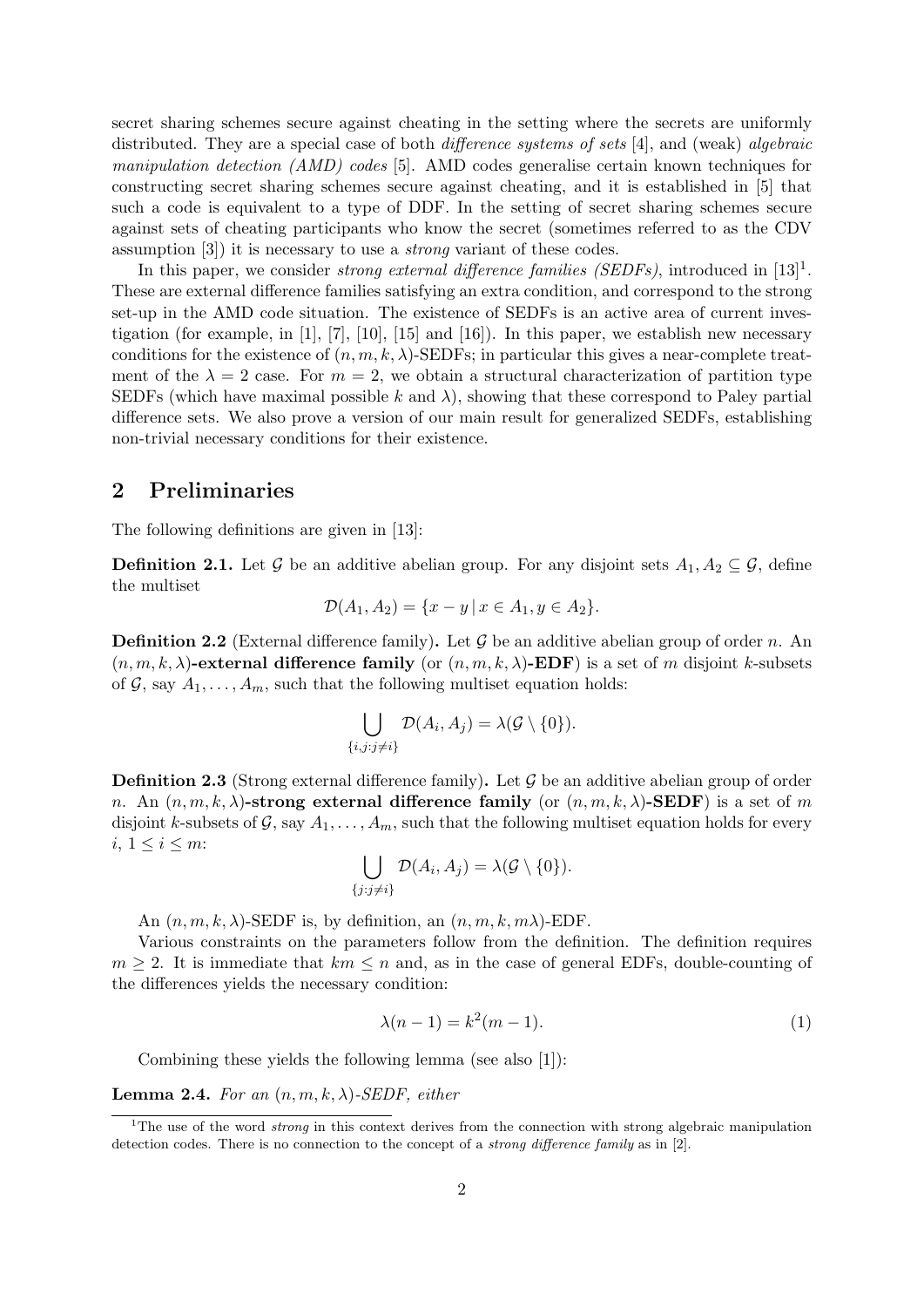- $k = 1$  and  $\lambda = 1$ ; or
- $k > 1$  and  $\lambda < k$ .

*Proof.* Combining the two necessary conditions above yields  $\lambda(n-1) = k(km) - k^2 \leq kn - k^2$ , which rearranges to  $\frac{\lambda}{k} \leq \frac{(n-k)}{(n-1)}$ , from which the result follows.  $\Box$ 

Note this implies that the k-sets  $A_i$  in an  $(n, m, k, \lambda)$ -SEDF  $\{A_1, \ldots, A_m\}$  can be pairs of elements only for  $\lambda = 1$ , triples only for  $\lambda = 1, 2$ , and so on.

In [13], a full description of possible parameters was obtained for the case  $\lambda = 1$ :

**Theorem 2.5** ([13]). There exists an  $(n, m, k, 1)$ -SEDF if and only if  $m = 2$  and  $n = k^2 + 1$ , or  $k = 1$  and  $m = n$ .

Constructions were given for both of these cases:

- Let  $\mathcal{G} = (\mathbb{Z}_{k^2+1}, +)$ ,  $A_1 = \{0, 1, ..., k-1\}$  and  $A_2 = \{k, 2k, ..., k^2\}$ . This is a  $(k^2 +$  $1, 2; k; 1$  -SEDF.
- Let  $\mathcal{G} = (\mathbb{Z}_n, +)$  and  $A_i = \{i\}$  for  $1 \leq i \leq n-1$ . This is an  $(n, n; 1; 1)$ -SEDF.

Recent work by Martin and Stinson [10], using character theory, has established various SEDF non-existence results, including the following:

**Theorem 2.6.** Let  $\{D_1, \ldots, D_m\}$  form an  $(n, m, k, \lambda)$ -SEDF. Then  $m \neq 3$  and  $m \neq 4$ .

**Theorem 2.7.** If G is any group of prime order, and  $k > 1$  and  $m > 2$ , then G admits no  ${D_1, \ldots, D_m}$  which form an  $(n, m, k, \lambda)$ -SEDF.

# 3 SEDFs with  $\lambda = 2$

In this section, we give a substantially complete description of the case when  $\lambda = 2$ . This is based around the following non-existence result:

**Theorem 3.1.** Suppose there exists an  $(n, m, k, 2)$ -SEDF with  $m \geq 3$  and  $k \geq 3$ . Then the following inequality must hold:

$$
\frac{2(k-1)(m-2)}{k(m-1)} \le 1.
$$
\n(2)

*Proof.* Suppose there exists an  $(n, m, k, 2)$ -SEDF with  $m \geq 3$  and  $k \geq 3$ . We will show that, if (2) does not hold, then it is possible to find a point  $v$  in  $A_1$  and two internal differences from v which correspond to a point v' in some  $A_i$  for  $i \neq 1$  and two external differences from v', and thereby to construct three external differences from  $A_1$  that are all equal.

Fix a point v in  $A_1$ . Let I be the set of internal differences from v,

$$
I = \{v - a \mid a \in A_1, \ a \neq v\} \subseteq \mathcal{G} \setminus \{0\}.
$$

Then  $|I| = k - 1$ , as  $|A_1| = k$ .

For  $x \in A_i$  with  $i \neq 1$  let  $E_x$  be the set of external differences from x to elements of  $A_i$  for any  $j \neq 1$ :

$$
E_x = \{x - a \mid a \in A_j, \ j \neq 1, i\}.
$$

Then  $|E_x| = (m-2)k$  for any x.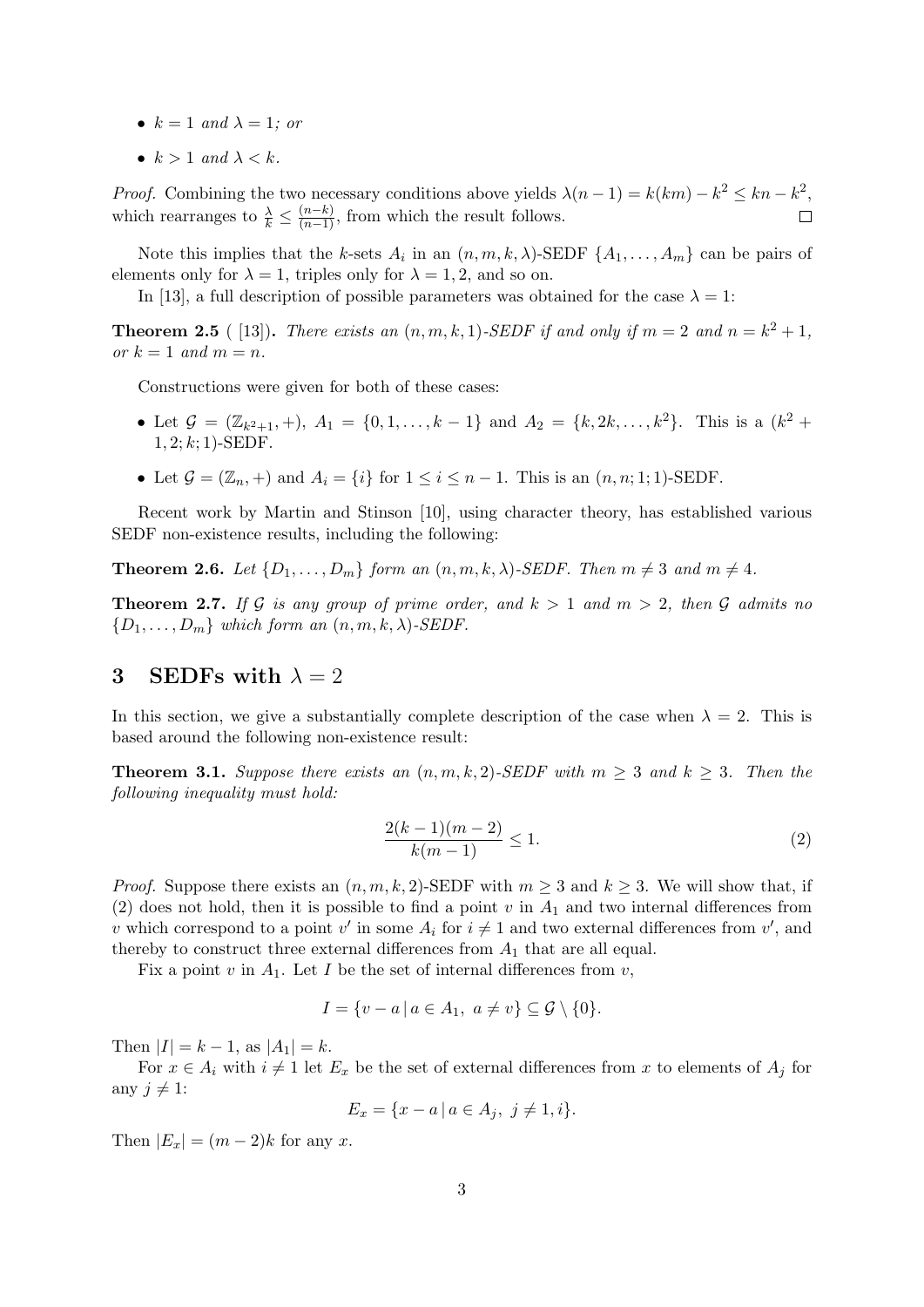

Figure 1: A point v in  $A_1$  and two internal differences from v, corresponding to a point v' in  $A_i$ and two external differences from  $v'$ , give rise to three equal external differences from  $A_1$ .

From the definition of an  $(n, m, k, 2)$ -SEDF, each nonzero group element appears twice in the multiset of external differences from  $A_j$  for each  $j = 1, 2, \ldots, m$ , and hence  $2m$  times in the multiset of all external differences

$$
\{a-b \mid a \in A_i, \ b \in A_j, \ j \neq i\} = 2m(\mathcal{G} \setminus \{0\}).\tag{3}
$$

Furthermore, since the multiset of external differences from  $A_1$  comprises two copies of each nonzero group element, it is also the case that each nonzero group element occurs precisely twice as an external difference from some  $A_i$  for  $i \neq 1$  into  $A_1$  (since the multiset of such external differences can be obtained by negating the multiset of external differences out of  $A_1$ ). From this we can deduce that each nonzero group element occurs  $2(m-2)$  times as an external difference between sets  $A_i$  and  $A_j$  with  $i \neq j$  and  $i, j \neq 1$ , so

$$
\bigcup_{x \in A_i, i \neq 1} E_x = 2(m-2)(\mathcal{G} \setminus \{0\}).\tag{4}
$$

Suppose we could find an element  $v' \in A_i$  for some  $i \neq 1$  for which  $|E_{v'} \cap I| \geq 2$ .

Let  $\delta_1$  and  $\delta_2$  be distinct elements of  $E_{v'} \cap I$ . Let  $u = v - \delta_1$  and  $w = v - \delta_2$ . Then u and w are distinct elements of  $A_1$ , as  $\delta_1$  and  $\delta_2$  are distinct elements of I. Let  $u' = v' - \delta_1$  and  $w' = v' - \delta_2$ . Then u' and w' are distinct elements of  $\cup_{j\neq 1,i} A_j$  as  $\delta_1$  and  $\delta_2$  are distinct elements of  $E_{v'}$ . (We note that u' and w' may lie in distinct  $A_j$  and  $A_\ell$ , or they may both occur in a single  $A_j$  but that does not affect the rest of this argument.) Let  $v - v' = \gamma \in \mathcal{G} \setminus \{0\}$ . We observe that

$$
u - u' = (v - \delta_1) - (v' - \delta_1),
$$
  
= v - v',  
=  $\gamma$ ,

and

$$
w - w' = (v - \delta_2) - (v' - \delta_2),
$$
  
= v - v',  
=  $\gamma$ .

This would contradict the assumption that each nonzero group element occurs precisely twice as an external difference from  $A_1$ . (This situation is illustrated in Figure 1.) So we have proved that, for every  $v', |E_{v'} \cap I| \leq 1$ .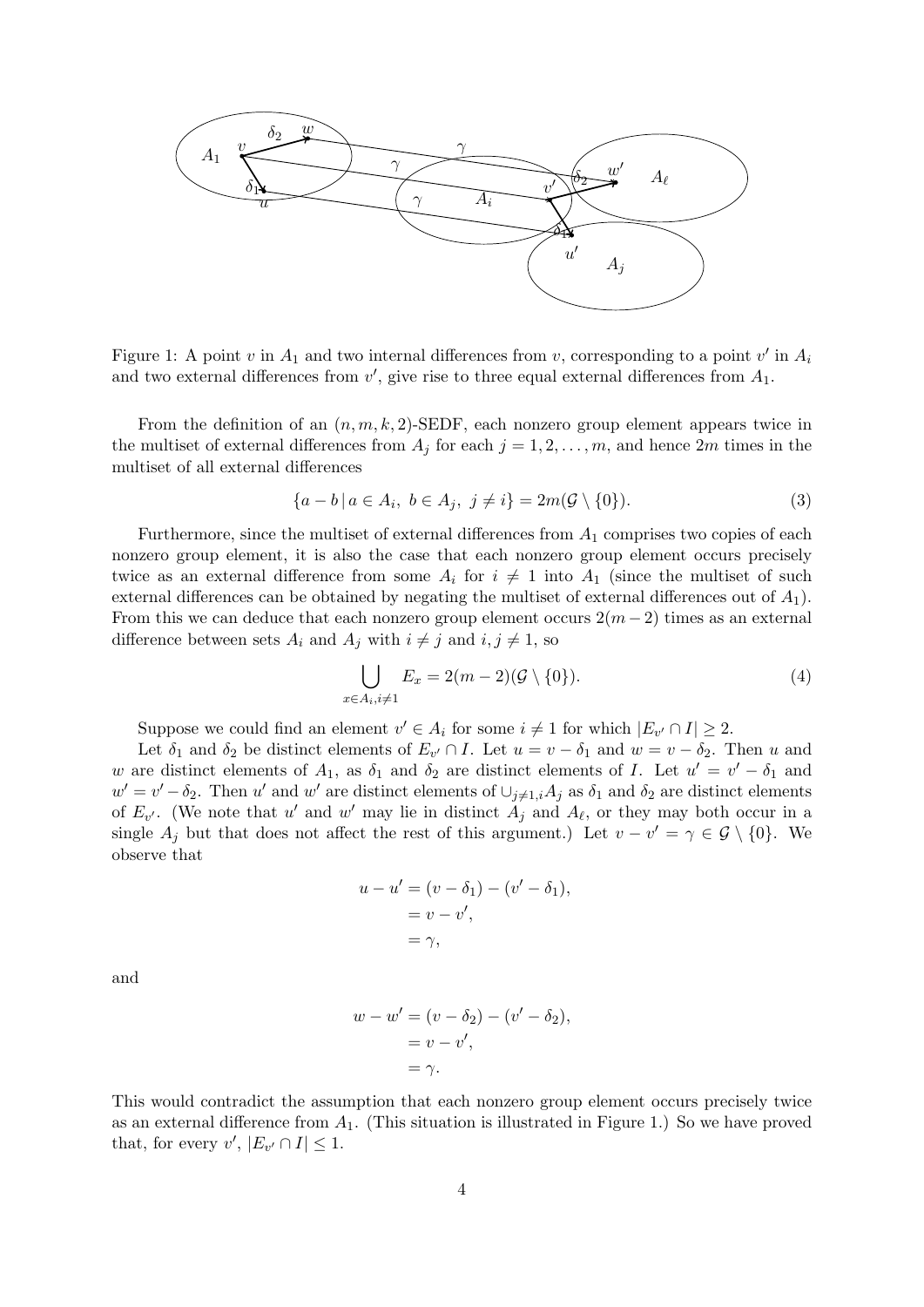

Figure 2: A plot depicting values of m and k for which  $\frac{2(k-1)(m-2)}{k(m-1)} > 1$ . By Theorem 3.1, if there exists an  $(n, m, k, 2)$ -SEDF then the point  $(k, m)$  lies outside the grey region.

We now count the number N of pairs  $(\theta, E_x)$  where  $\theta \in I \cap E_x$  and  $x \in A_i$  for some  $i \neq 1$ . There are k-1 choices for  $\theta$ . As each nonzero element of G occurs  $2(m-2)$  times in  $\bigcup_{x\in A_i, i\neq 1} E_x$ , for each of these  $\theta$  there are  $2(m-2)$  values of x for which  $\theta \in E_x$ , so  $N = 2(k-1)(m-2)$ .

The number of distinct sets  $E_x$  with  $x \in A_i$  for some  $i \neq 1$  is  $(m-1)k$ . By the Pigeonhole Principle there exists  $x$  for which the set  $E_x$  contains at least

$$
\frac{N}{(m-1)k} = \frac{2(k-1)(m-2)}{(m-1)k}
$$

elements of I. If this quantity was strictly greater than one we would have  $|E_{v'} \cap I| \geq 2$  for some  $v'$ .  $\Box$ 

Theorem 3.1 eliminates a wide range of values as potential parameters of an SEDF. Let us consider the regions in which (2) does not hold. These are illustrated in Figure 2. Theorem 3.1 applies for  $m \geq 3$  and  $k \geq 3$ . When  $m = 3$ , the left-hand side of (2) evaluates to  $\frac{k-1}{k}$ , which is never greater than 1. For  $m = 4$ , it becomes  $2\frac{2}{3}$  $k-1$  $\frac{-1}{k}$ , which is greater than 1 whenever  $k > 4$ . For  $m > 4$ , the threshold is achieved when  $k \geq 4$ . When  $k = 3$ , the left-hand side of (2) evaluates to  $2\frac{2}{3}$  $m-2$  $\frac{m-2}{m-1}$ , which is greater than 1 whenever  $m > 5$ . For  $k > 3$ , the value of 1 is exceeded for  $m \geq 5$ .

These observations lead directly to the following corollary.

Corollary 3.2. An  $(n, m, k, 2)$ -SEDF can exist only when  $m = 2$ .

*Proof.* It is immediate from the discussion following Theorem 3.1 that, for an  $(n, m, k, 2)$ -SEDF to exist, its parameters must satisfy one of the following:

- $k \leq 2$ ;
- $\bullet$   $m \leq 3$ ;
- $k = 3$  and  $m = 4$ ;
- $k = 3$  and  $m = 5$ ;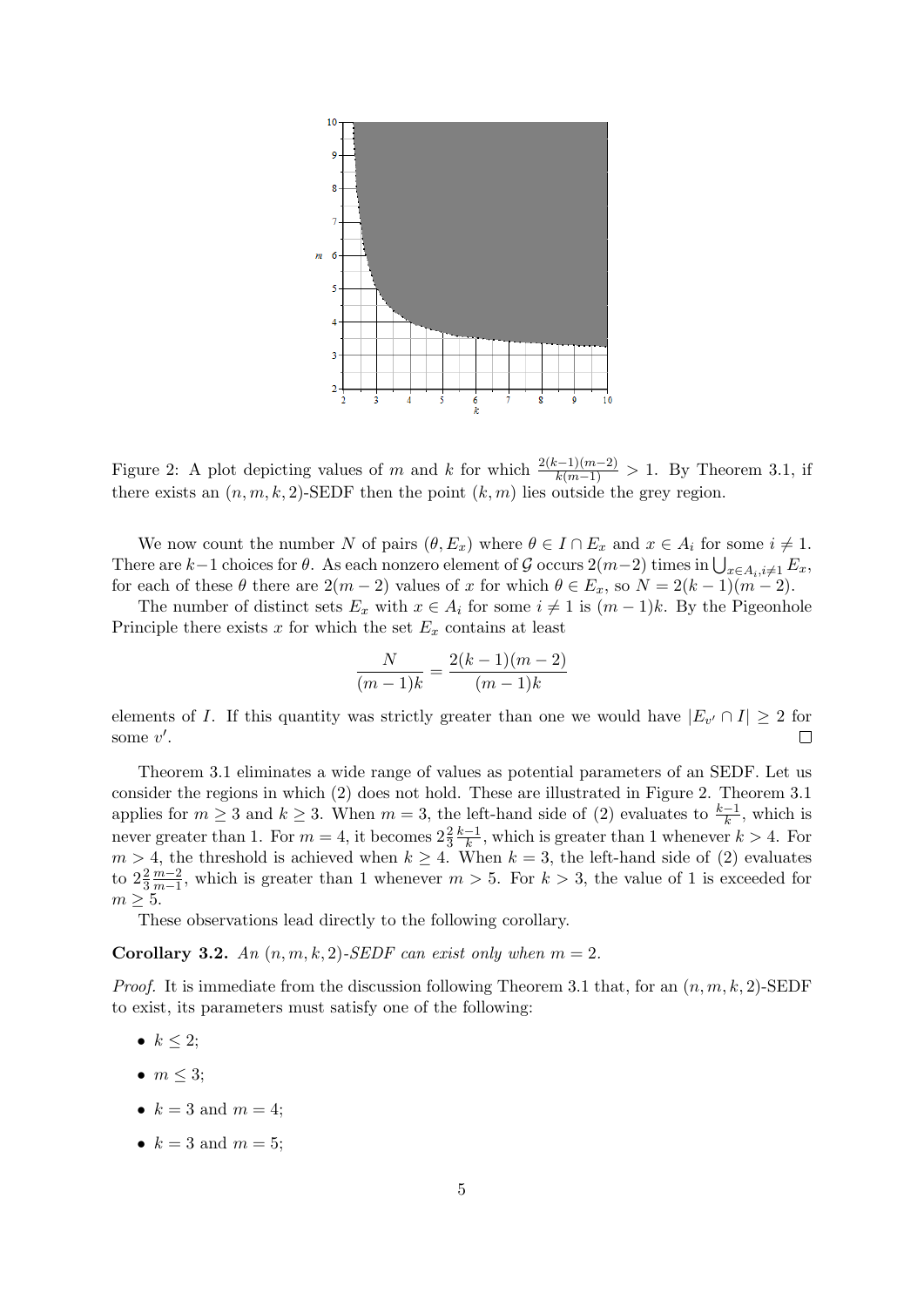•  $k = 4$  and  $m = 4$ .

By Lemma 2.4, we must have  $k > 2$ , so the cases  $k = 1, 2$  cannot occur. By definition,  $m \geq 2$ , and the cases with  $m = 3.4$  cannot occur by Theorem 2.6. The case  $k = 3$  and  $m = 5$ corresponds to  $n = 19$ , and hence is ruled-out by Theorem 2.7. Hence only the case when  $m = 2$  remains.  $\Box$ 

In the case when  $\lambda = m = 2$ , equation (1) shows that  $n = \frac{k^2}{2} + 1$  (note this implies n and k are coprime). We have the following SEDF with  $k = 4$  and  $n = 9$ :

Example 3.3. Let  $G = (\mathbb{Z}_3 \times \mathbb{Z}_3, +)$ , let  $A_1 = \{(0,1), (0,2), (1,0), (2,0)\}$  and let  $A_2 =$  $\{(1, 1), (1, 2), (2, 1), (2, 2)\}.$  Then  $\{A_1, A_2\}$  is a  $(9, 2, 4, 2)$ -SEDF.

The parameters  $(9, 2, 4, 2)$  are currently the only parameters for which an SEDF with  $\lambda = 2$ is known to exist. Example 3.3 can be viewed as part of a family of SEDFs with  $k = \frac{n-1}{2}$  $\frac{-1}{2}$  (see Section 5); however, it is the only member of this family with  $\lambda = 2$ .

Recent work by Jedwab and Li [7] has ruled out the existence of all  $(n, 2, k, 2)$  with  $n \leq 50$ except for  $n = 33$ . The general existence question for SEDFs with  $\lambda = m = 2$  remains open. There are various number-theoretic constraints; for example, prime  $k$  are ruled-out by the following result.

**Proposition 3.4.** An  $(n, 2, p, \lambda)$ -SEDF, where p is prime, can exist only for  $\lambda = 1$ .

*Proof.* Suppose there exists an  $(n, 2, k, \lambda)$ -SEDF where  $k = p$ , a prime. By equation (1),  $\lambda(n - k)$ 1) =  $p^2$ , and  $\lambda < p$  by Lemma 2.4. Since  $\lambda$  must divide  $p^2$ , we must have  $\lambda = 1$ .  $\Box$ 

### 4 SEDF non-existence results for general  $\lambda$

The approach which was successful in establishing non-existence in the  $\lambda = 2$  case can readily be generalized for larger values of  $\lambda$ 

**Theorem 4.1.** Let  $\lambda \geq 2$ . Suppose there exists an  $(n, m, k, \lambda)$ -SEDF with  $m \geq 3$  and  $k \geq \lambda + 1$ . Then the following inequality must hold:

$$
\frac{\lambda(k-1)(m-2)}{(\lambda-1)k(m-1)} \le 1.
$$
\n<sup>(5)</sup>

*Proof.* The proof of Theorem 3.1 can readily be adapted to the case of general  $\lambda$ . In this setting, if (5) does not hold, then it is possible to find a point  $v \in A_1$  and  $\lambda$  internal differences from v, which correspond to a point v' in some  $A_i$  with  $i \neq 1$  and  $\lambda$  external differences from v'. This would then allow the construction of  $\lambda + 1$  equal external differences from  $A_1$  by the same approach we used in the proof of Theorem 3.1.

The definitions and cardinalities of I and  $E_x$  carry over exactly. Equations (3) and (8) become

$$
\{a-b \mid a \in A_i, b \in A_j, j \neq i\} = \lambda m(\mathcal{G} \setminus \{0\}),
$$

 $\boldsymbol{x}$ 

and

$$
\bigcup_{\substack{\in A_i, i\neq 1}} E_x = \lambda(m-2)(\mathcal{G} \setminus \{0\}).
$$

The situation illustrated in Figure 1 carries over for general  $\lambda$  in the natural way, and our conclusion is that, for every  $v' \in A_i$   $(i \neq 1)$ , we must have  $|E_{v'} \cap I| \leq \lambda - 1$ .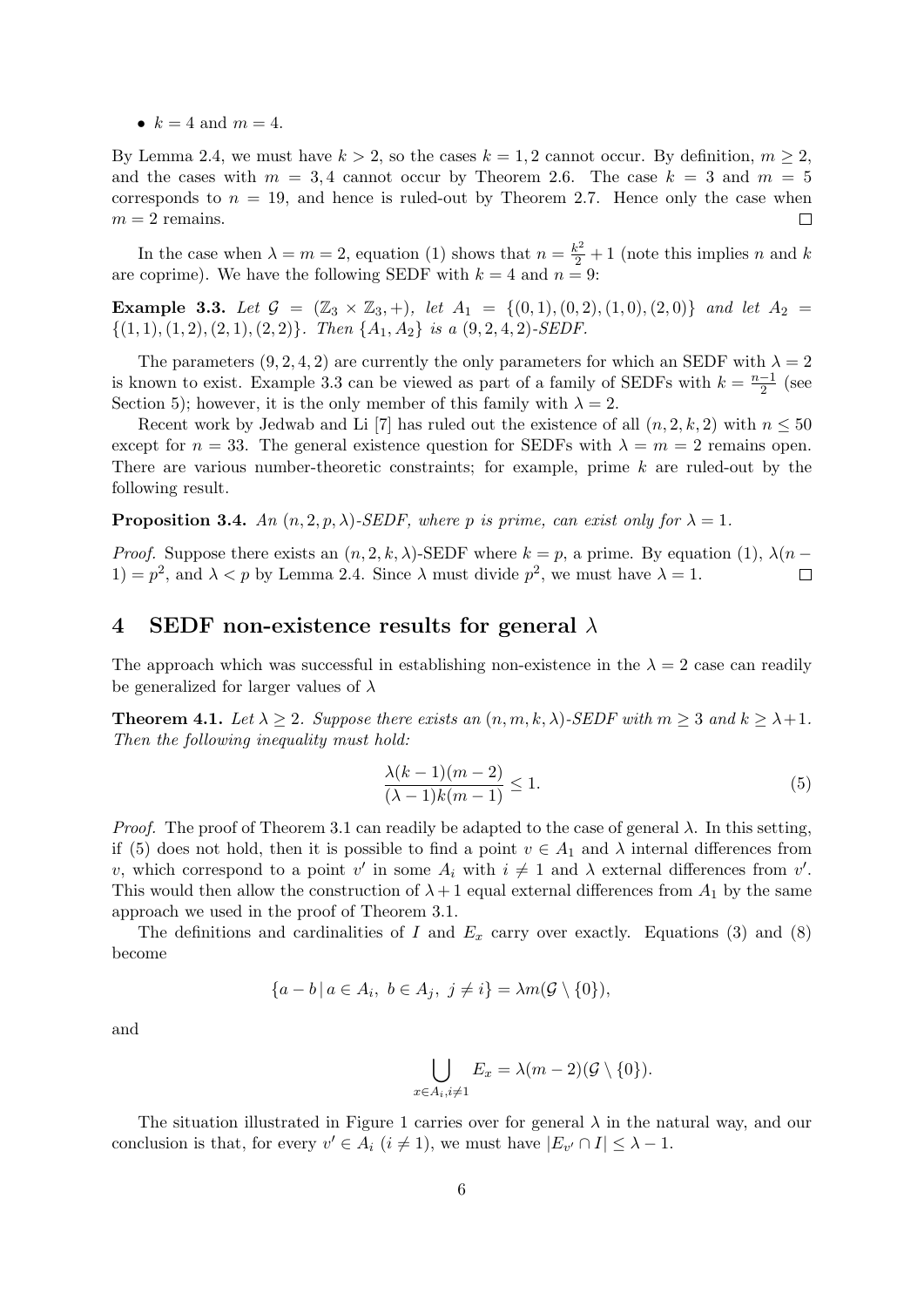

Figure 3: A plot depicting the surface consisting of values of m, k and  $\lambda$  for which  $\frac{\lambda(k-1)(m-2)}{(\lambda-1)(k(m-1))}$ 1. By Theorem 4.1, if there exists an  $(n, m, k, \lambda)$ -SEDF then the point  $(k, m, \lambda)$  lies on or above the surface.

We count the number N of pairs  $(\theta, E_x)$  where  $\theta \in I \cap E_x$  and  $x \in A_i$  for some  $i \neq 1$ . There are  $k - 1$  choices for  $\theta$ . Since each nonzero element of G occurs  $\lambda(m - 2)$  times in  $\bigcup_{x\in A_i, i\neq 1} E_x$  we see that for each of these  $\theta$  there are  $\lambda(m-2)$  values of x for which  $\theta \in E_x$ , so  $N = \lambda(k-1)(m-2)$ . Applying the Pigeonhole Principle as before, there exists x for which  $E_x$ contains at least

$$
\frac{\lambda(k-1)(m-2)}{k(m-1)}
$$

elements of I. If this was strictly greater than  $\lambda - 1$  we would have  $|E_{v'} \cap I| \geq \lambda$  for some v'.  $\Box$ 

Theorem 4.1 applies for  $m \geq 3$  and  $k \geq \lambda + 1$ . When  $k = \lambda + 1$ , the left-hand side of (5) evaluates to  $\left(\frac{\lambda^2}{\lambda^2}\right)$  $\frac{\lambda^2}{\lambda^2-1}$   $\left(\frac{m-2}{m-1}\right)$ , which is greater than one whenever  $m > \lambda^2 + 1$ . For  $k > \lambda + 1$ , we observe that the left-hand side of (5) can be written  $\left(\frac{\lambda k-\lambda}{\lambda k-k}\right)$  $\left(\frac{\lambda k-\lambda}{\lambda k-k}\right)\left(\frac{m-2}{m-1}\right) > \left(\frac{\lambda k-k+1}{\lambda k-k}\right)$  $\frac{k-k+1}{\lambda k-k}\right)\left(\frac{m-2}{m-1}\right),$ which is greater than one if  $m - 2 > (\lambda - 1)k$ .

As before, if  $m = 3$  the left-hand side of (5) cannot be greater than one, as  $\frac{\lambda}{\lambda-1} \leq 2$ . When  $m = 4$ , it evaluates to  $\left(\frac{2}{3}\right)$ 3  $\frac{\lambda}{\lambda-1}$   $\frac{k-1}{k}$  $\frac{-1}{k}$ , which is greater than one only in the case where  $\lambda = 2$  and  $k > 4$ . For larger values of m, express the left-hand side as  $\left(\frac{(\lambda m - \lambda) - \lambda}{(\lambda m - \lambda) - (m-1)}\right) \left(\frac{k-1}{k}\right)$  $\frac{-1}{k}$ ); we would need  $m-1 > \lambda$  in order for this to be greater than one. In this case we have  $\left(\frac{(\lambda m-\lambda)-\lambda}{(\lambda m-\lambda)-(m-1)}\right)\left(\frac{k-1}{k}\right)$  $\frac{(-1)}{k}\geq \left(\frac{(\lambda m-\lambda)-(m-1)+1}{(\lambda m-\lambda)-(m-1)}\right)\left(\frac{k-1}{k}\right)$  $\frac{-1}{k}$ , and for  $k - 1 > (\lambda - 1)(m - 1)$  the value is greater than one. The situation is illustrated in Figure 3.

Corollary 4.2. If there exists an  $(n, m, k, \lambda)$ -SEDF, then its parameters must satisfy at least one of the following:

•  $\lambda = 1$ :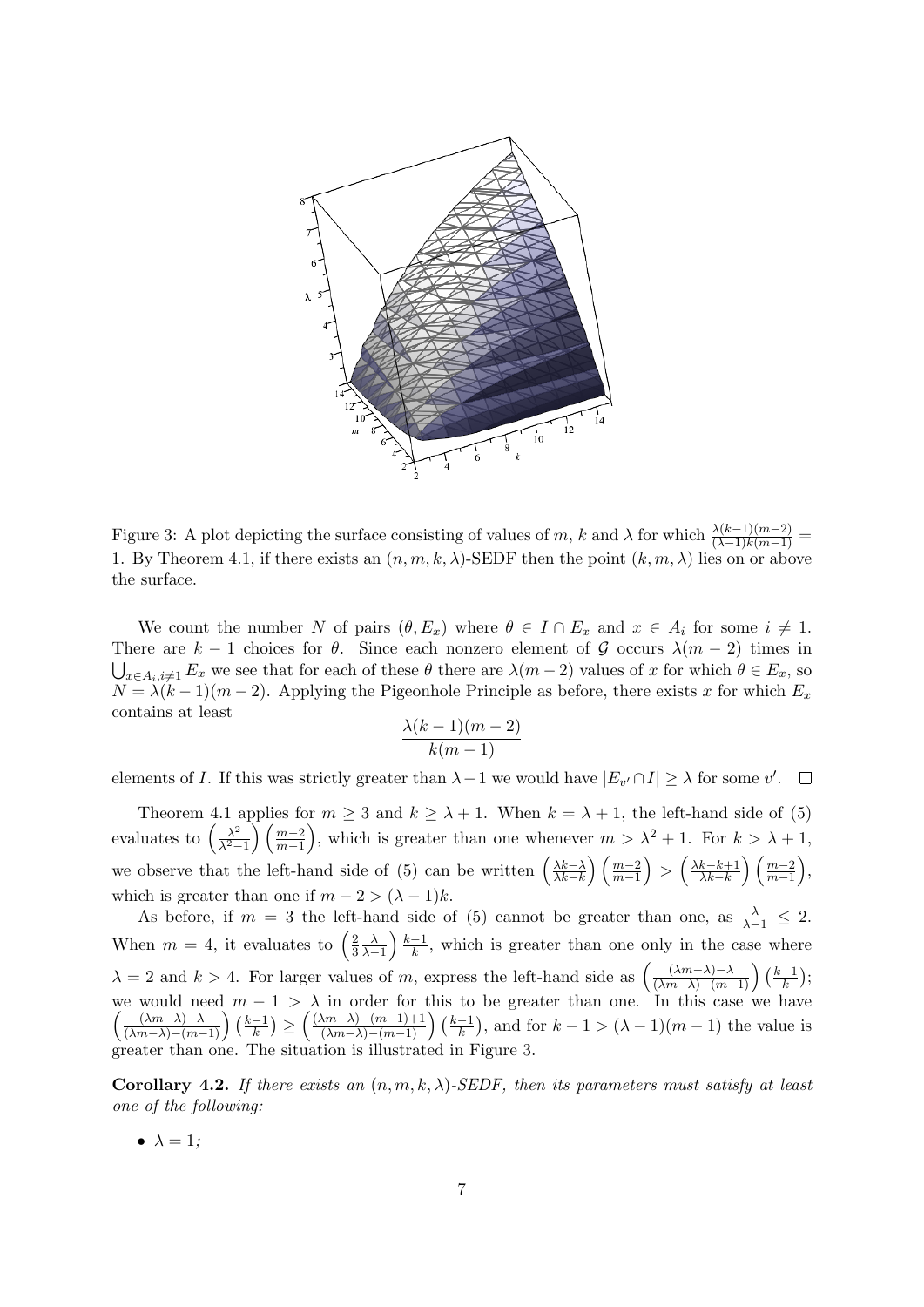- $\bullet$   $m = 2;$
- $k = \lambda + 1$  and  $m \leq \lambda^2 + 1$ ;
- $k > \lambda + 1$  and  $m \leq (\lambda 1)k + 2$ ;
- $m \ge 5$ ,  $2 \le \lambda \le m 2$  and  $k \le (\lambda 1)(m 1) + 1$ .

Proof. The following small cases are outside the scope of Theorem 4.1 and hence cannot be ruled out by the theorem:

- $\lambda = 1$ ;
- $\bullet$   $m \leq 2$ ;
- $k \leq \lambda$ .

However,  $m \geq 2$  by definition, and by Lemma 2.4, the case  $k \leq \lambda$  cannot occur. By the discussion following the proof of the theorem, we know that any  $(n, m, k, \lambda)$ -SEDF within the scope of the theorem must have parameters satisfying one (or more) of the following:

- $k = \lambda + 1$  and  $m \leq \lambda^2 + 1$ ;
- $k > \lambda + 1$  and  $m \leq (\lambda 1)k + 2$ ;
- $\bullet$   $m = 3$ :
- $m = 4$ , and either  $\lambda > 2$  or  $k \leq 3$ ;
- $m > 5$ ,  $2 < \lambda < m 2$  and  $k < (\lambda 1)(m 1) + 1$ .

The cases with  $m = 3$  and  $m = 4$  are ruled out by Theorem 2.6.

The number of unresolved parameter sets increases with  $\lambda$ . Recently, a (243, 11, 22, 20)-SEDF was found independently by two sets of authors ([7] and [15]). Other non-existence results have been established in numerous papers; for a summary see Jedwab and Li [7].

#### 5 Existence results and characterizations when  $m = 2$

In this section, we consider the  $m = 2$  case in full generality, i.e. for all  $\lambda > 1$ . We consider  $(n, 2, k, \lambda)$ -SEDFs with largest possible value of k (and hence  $\lambda$ ).

For number-theoretic reasons, it is not possible to have an SEDF comprising two sets of size  $k=\frac{n}{2}$  $\frac{n}{2}$ . In this case, equation (1) would require  $\lambda(2k-1) = k^2$ ; this cannot happen as  $2k-1$ is coprime to k. The largest possible value of k is therefore  $k = \frac{n-1}{2}$  $\frac{-1}{2}$  (here *n* must be odd); this corresponds to the largest possible value of  $\lambda = \frac{n-1}{4}$  $\frac{-1}{4}$ .

Denote by  $\mathcal{G}^*$  the non-identity elements of  $\mathcal{G}$ . We consider constructions comprising two sets, each of size  $\frac{n-1}{2}$ , which partition  $\mathcal{G}^*$ .

**Example 5.1.** For any prime power q with  $q \equiv 1 \mod 4$ , there exists a  $(q, 2, \frac{q-1}{2})$  $\frac{-1}{2}, \frac{q-1}{4}$  $\frac{-1}{4}$ )-SEDF in the additive group of  $GF(q)$  given by  $\{A_1, A_2\}$  where

> $A_1 = \{the\ set\ of\ squares\ in\ GF(q)^*\}$  $A_2 = \{the \ set \ of \ non-squares \ in \ GF(q)^*\}.$

 $\Box$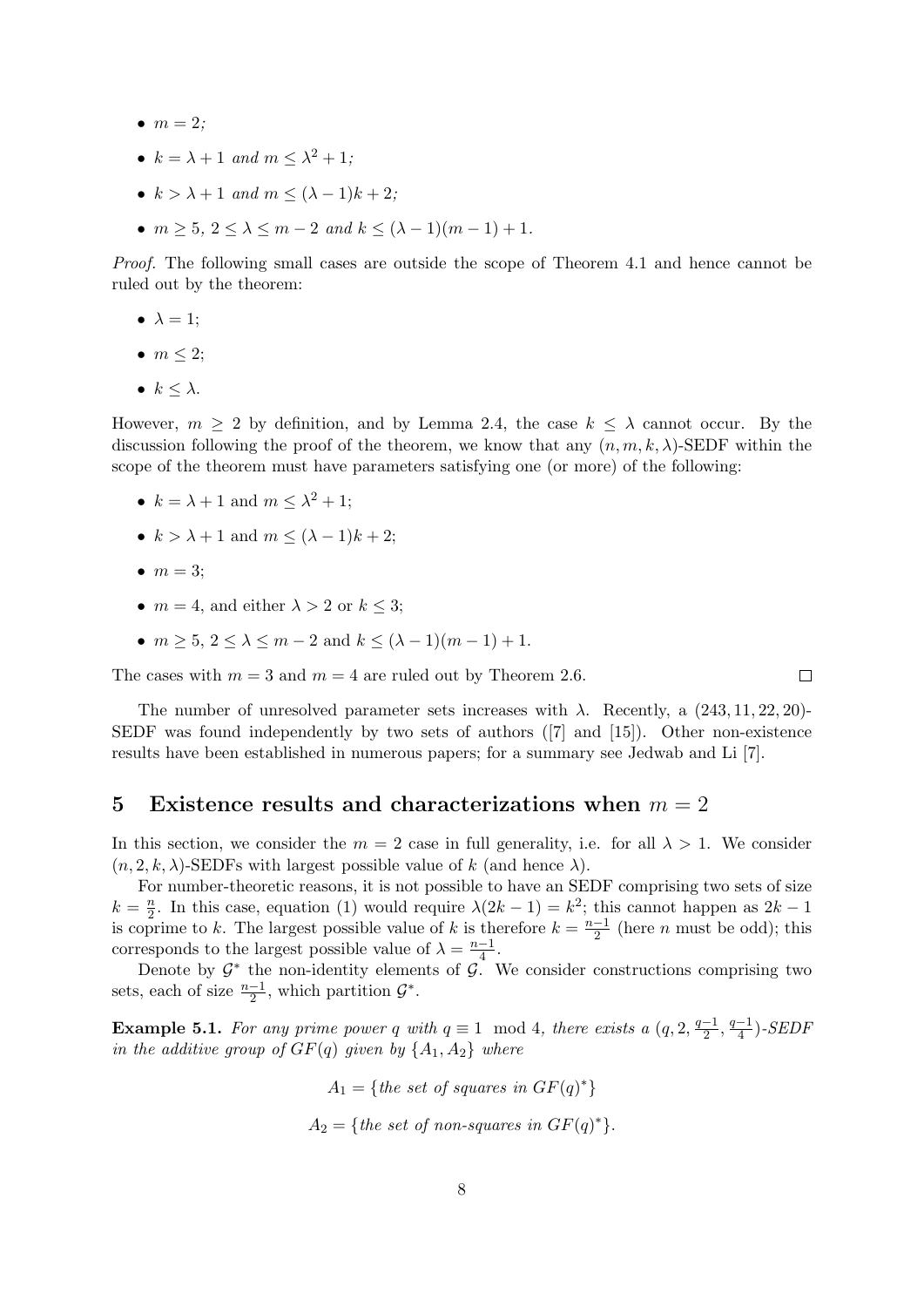It is known that  $\{A_1, A_2\}$  is a  $(q, 2, \frac{q-1}{2})$  $\frac{-1}{2}, \frac{q-1}{2}$  $\frac{-1}{2}$ )-EDF (see for example [17]). To see that each non-zero element must arise  $\frac{q-1}{4}$  times in the multiset  $A_1 - A_2$  and  $\frac{q-1}{4}$  times in the multiset  $A_2 - A_1$ , we reason as follows. Let  $x \in GF(q)^*$ , and define  $D_1(x) := \{(g,h) : x = g-h, g \in$  $A_1, h \in A_2$  and  $D_2(x) := \{(g, h) : x = g - h, g \in A_2, h \in A_1\}$ . We exhibit a bijection between  $D_1(x)$  and  $D_2(x)$ : let  $(x_1, x_2) \in D_1(x)$ . Then  $x = x_1 - x_2 = (-x_2) - (-x_1)$ . Since  $-1$  is a square, we have  $A_1 = -A_1$  and  $A_2 = -A_2$ , so that  $(-x_2, -x_1) \in D_2(x)$  as required.

**Definition 5.2.** A k-element subset D of an additive group G of order v is a  $(v, k, \lambda, \mu)$  partial difference set (PDS) if the multiset  $\mathcal{D}(D) = \{d_1 - d_2 | d_1, d_2 \in D, d_1 \neq d_2\}$  contains each nonidentity element of D exactly  $\lambda$  times and each non-identity element of  $\mathcal{G} \setminus D$  exactly  $\mu$  times. A PDS is called *abelian* if the group  $G$  is abelian. A PDS  $D$  is called *regular* if  $D$  does not contain the identity and  $D = -D$ . A regular PDS with parameters  $(v, \frac{v-1}{2}, \frac{v-5}{4})$  $\frac{-5}{4}$ ,  $\frac{v-1}{4}$  $\frac{-1}{4}$ , where  $v \equiv 1 \mod 4$ , is said to be *of Paley type.* 

The set of non-zero squares in  $GF(q)$  when  $q \equiv 1 \mod 4$  is known to form a partial difference set (in fact, a Paley-type partial difference set). Further details on Paley PDSs can be found in [9]. The approach of constructing EDFs by partitioning with PDSs is introduced in [6]; in particular, Theorem 3.4 of [6] establishes that any set of u  $(v, k, \lambda, \mu)$  PDSs which partition the non-identity elements of the group G will form an EDF in G with parameters  $(ku + 1, u, k, ku 1 - \lambda - (u - 1)\mu$ ). We will show that the PDS approach, applied in the  $m = 2$  setting using Paley PDSs, will in fact yield SEDFs.

We will use the following result (details may be found in [9]):

**Proposition 5.3.** Let G be an additive group of order v. Let  $D_1$  be a Paley  $(v, \frac{v-1}{2}, \frac{v-5}{4})$  $\frac{-5}{4}$ ,  $\frac{v-1}{4}$  $\frac{-1}{4}$ PDS in G, and set  $D_2 = \mathcal{G}^* \setminus D_1$ . Then  $D_2$  is also a Paley PDS with the same parameters as  $D_1$ .

**Theorem 5.4.** Let G be an additive abelian group of order v, let  $D_1$  be a Paley  $(v, \frac{v-1}{2}, \frac{v-5}{4})$  $\frac{-5}{4}$ ,  $\frac{v-1}{4}$  $\frac{-1}{4}$ PDS in group G and set  $D_2 = \mathcal{G}^* \setminus D_1$ . Then  $\{D_1, D_2\}$  is a  $(v, 2, \frac{v-1}{2})$  $\frac{-1}{2}, \frac{v-1}{4}$  $\frac{-1}{4}$ )-SEDF.

*Proof.* Since  $D_1$  is a Paley difference set with parameters  $(v, \frac{v-1}{2}, \frac{v-5}{4})$  $\frac{-5}{4}$ ,  $\frac{v-1}{4}$  $\frac{-1}{4}$ ), so is  $D_2$ , by Proposition 5.3. The fact that  $\{D_1, D_2\}$  forms an EDF is a consequence of Theorem 3.4 of [6], and can readily be seen directly, as each element of  $\mathcal{G}^*$  occurs  $\frac{v-5}{4} + \frac{v-1}{4} = \frac{v-3}{2}$  $\frac{-3}{2}$  times in the set of internal differences, and hence  $(v-2) - \frac{v-3}{2} = \frac{v-1}{2}$  $\frac{-1}{2}$  times in the set of external differences. To see that this EDF is strong, let  $c \in D_1$ ; then the number of times c occurs in the multiset  $D_1 - D_2$  is given by  $|D_1| - 1 - \frac{v-5}{4} = \frac{v-1}{4}$  $\frac{-1}{4}$ . Now let  $d \in D_2$ ; the number of times d occurs in  $D_1 - D_2$  is  $|D_1| - 0 - \frac{v-1}{4} = \frac{v-1}{4}$  $\frac{-1}{4}$ . Thus  $D_1 - D_2$  comprises every element of  $\mathcal{G}^*$  precisely  $\lambda = \frac{v-1}{4}$ 4 times, and reversal yields the same property for  $D_2 - D_1$ .

**Example 5.5.** Taking the set of squares and non-squares in  $GF(9)$  yields a  $(9, 2, 4, 2)$ -SEDF as in Example 3.3.

It transpires that Paley PDSs offer, not simply a class of examples, but a characterization of SEDFs of partition type when  $m = 2$ .

**Theorem 5.6.** Let G be an additive abelian group of order v and let  $D_1, D_2$  be two sets of size<br> $\frac{v-1}{v}$  which partition the non-identity elements of G. Then  $D_1$ ,  $D_2$  is an SEDE in G if and  $\frac{-1}{2}$  which partition the non-identity elements of G. Then  $\{D_1,D_2\}$  is an SEDF in G if and only if  $D_1$  (and hence  $D_2$ ) is a Paley PDS in  $\mathcal{G}$ .

*Proof.* ( $\Rightarrow$ ) Suppose  $\{D_1, D_2\}$  is an SEDF. The condition  $\lambda(v-1) = k^2(m-1)$  of equation (1) with  $m=2$  and  $k=\frac{v-1}{2}$  $\frac{-1}{2}$  yields  $\lambda = \frac{v-1}{4}$  $\frac{-1}{4}$ . Since  $\lambda \in \mathbb{N}$ , we must have  $v \equiv 1 \mod 4$ . Hence a Paley PDS with appropriate parameters is defined for all values of v for which such an SEDF can exist.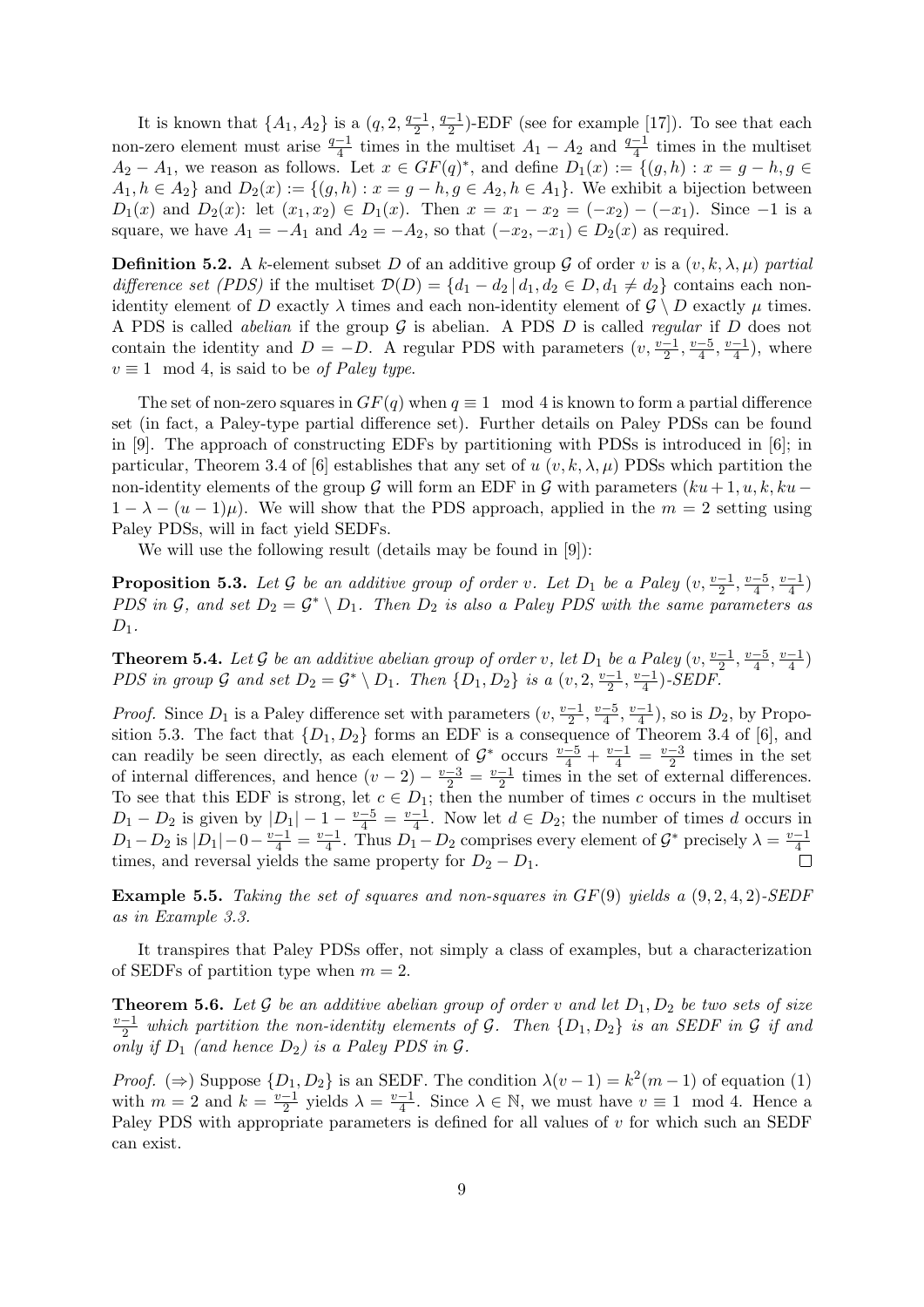We show that if  $\{D_1, D_2\}$  is a  $(v, 2, \frac{v-1}{2})$  $\frac{-1}{2}, \frac{v-1}{4}$  $\frac{-1}{4}$ )-SEDF in G, then  $D_1$  is a Paley  $(v, \frac{v-1}{2}, \frac{v-5}{4})$  $\frac{-5}{4}$ ,  $\frac{v-1}{4}$  $\frac{-1}{4}$ PDS. Consider the number of times an element  $c$  of  $D_1$  occurs in the multiset of internal differences of  $D_1$ . In  $D_1 - G^*$ , c occurs  $|D_1| - 1$  times, while in  $D_1 - D_2$  it occurs  $\frac{v-1}{4}$  times. Hence in  $D_1 - D_1$ , it occurs  $\frac{v-1}{2} - 1 - \frac{v-1}{4} = \frac{v-5}{4}$  $\frac{-5}{4}$  times. An element  $d \in D_2$  occurs  $|D_1|$  times in  $D_1 - G^*$  and  $\frac{v-1}{4}$  times in  $D_1 - D_2$ , i.e.  $\frac{v-1}{4}$  times in  $D_1 - D_1$ , as required.

We must check that  $D_1$  is regular. By definition,  $0 \notin D_1$ . To see that  $D_1 = -D_1$ , we show that if x lies in  $D_1$  then so does  $-x$ . Note that the elements of  $D_1$  are precisely those elements of  $\mathcal{G}^*$  which occur  $\frac{v-5}{4}$  times as a difference in  $\mathcal{D}(D_1)$ . Let  $x \in D_1$ , and observe that every pair  $(a_1, b_1) \in D_1 \times D_1$  such that  $x = a_1 - b_1$ , is in correspondence with the pair  $(b_1, a_1) \in D_1 \times D_1$ such that  $-x = b_1 - a_1$ . Since there are precisely  $\frac{v-5}{4}$  pairs,  $-x \in D_1$ .

Proposition 5.3 now implies that  $D_2$  is also a Paley PDS with the same parameters.

 $(\Leftarrow)$  This direction is established in Theorem 5.4.

This characterization tells us that an  $(n, 2, \frac{n-1}{2})$  $\frac{-1}{2}$ ,  $\lambda$ )-SEDF can be constructed whenever an abelian Paley PDS of order  $n$  can be constructed. For example, constructions are given in  $[8]$ for groups of the form  $(\mathbb{Z}_{p^{r_1}})^2 \times (\mathbb{Z}_{p^{r_2}})^2 \times \cdots \times (\mathbb{Z}_{p^{r_s}})^2$  for  $r_1, r_2, \ldots, r_s \in \mathbb{Z}^+$ , and in [14] for groups of the form  $\mathbb{Z}_3^2 \times \mathbb{Z}_p^{4s}$  for p any odd prime.

We may ask whether there exists an  $(n, 2, k, \lambda)$ -SEDF with  $k < \frac{n-1}{2}$ . This is answered in the affirmative in [1] and [16] where cyclotomic constructions yield SEDFs with parameters  $(q, 2, \frac{q-1}{4})$  $\frac{-1}{4}, \frac{q-1}{16}$  and  $(q, 2, \frac{q-1}{6})$  $\frac{-1}{6}, \frac{q-1}{36}$  for prime powers q of certain specific forms. It is an open question which other parameter sets are possible.

### 6 Generalized SEDFs

In the definition of a strong external difference family, we may relax the condition on uniform set size to obtain the following, introduced in [13]:

**Definition 6.1** (Generalized Strong External Difference Family). Let  $\mathcal{G}$  be an additive abelian group of order n. An  $(n, m; k_1, \ldots, k_m; \lambda_1, \ldots, \lambda_m)$ -generalized strong external difference family (or  $(n, m; k_1, \ldots, k_m; \lambda_1, \ldots, \lambda_m)$ -GSEDF) is a set of m disjoint subsets of G, say  $A_1, \ldots, A_m$ , such that  $|A_i| = k_i$  for  $1 \le i \le m$  and the following multiset equation holds for every  $i, 1 \leq i \leq m$ :

$$
\bigcup_{\{j:j\neq i\}} \mathcal{D}(A_i,A_j)=\lambda_i(\mathcal{G}\setminus\{0\}).
$$

An  $(n, m, k, \lambda)$ -SEDF is, by definition, an  $(n, m; k, \ldots, k; \lambda, \ldots, \lambda)$ -GSEDF. Two examples of GSEDFs were given in [13]:

- Let  $\mathcal{G} = (\mathbb{Z}_n, +), A_1 = \{0\}$  and  $A_2 = \{1, 2, ..., n-1\}$ . This is an  $(n, 2; 1, n-1; 1, 1)$ -GSEDF.
- Let  $\mathcal{G} = (\mathbb{Z}_7, +), A_1 = \{1\}, A_2 = \{2\}, A_3 = \{4\}$  and  $A_4 = \{0, 3, 5, 6\}.$  This is a  $(7, 4; 1, 1, 1, 4; 1, 1, 1, 2)$ -GSEDF.

Recently, new constructions of GSEDFs based on cyclotomy have appeared in [16].

The proof strategy of Theorem 4.1 may be extended to obtain a necessary condition for the existence of a GSEDF:

**Theorem 6.2.** Suppose  $\{A_1, \ldots, A_m\}$  is an  $(n, m; k_1, \ldots, k_m; \lambda_1, \ldots, \lambda_m)$ -GSEDF, where  $m \geq$ 3. Let  $\Lambda = \lambda_1 + \cdots + \lambda_m$  and  $K = k_1 + \cdots + k_m$ . Then for any  $i \in \{1, \ldots, m\}$  for which

 $\Box$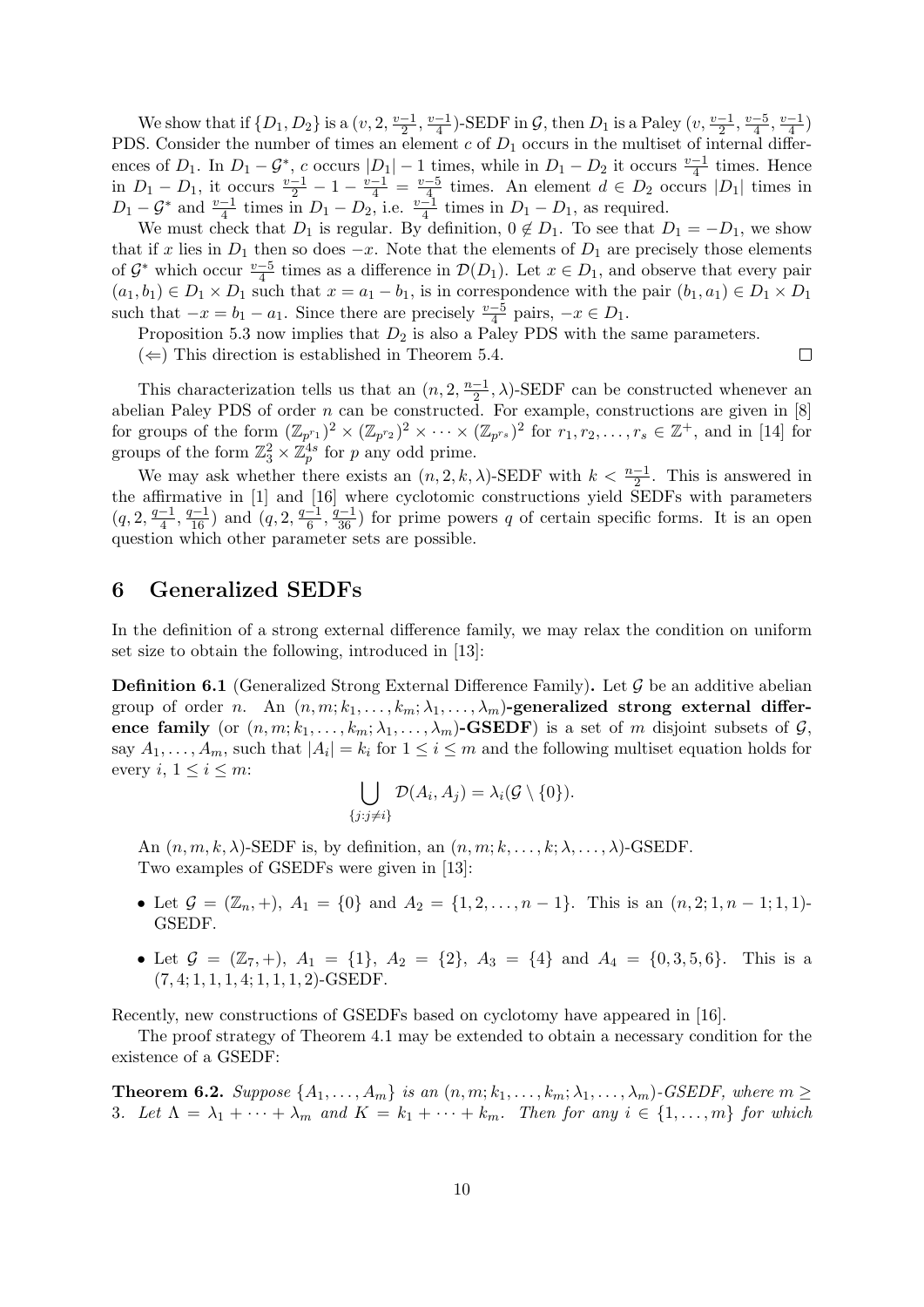$k_i > \lambda_i > 1$  and  $\lambda_i \leq \frac{\Lambda}{2}$  $\frac{\Lambda}{2}$ , the following inequality holds:

$$
\frac{(k_i - 1)(\Lambda - 2\lambda_i)}{(K - k_i)(\lambda_i - 1)} \le 1.
$$
\n
$$
(6)
$$

*Proof.* Suppose, without loss of generality, that  $i = 1$  satisfies the conditions of the theorem statement, i.e.  $k_1 > \lambda_1 > 1$  and  $\lambda_1 \leq \frac{\Lambda}{2}$  $\frac{\Lambda}{2}$ . We will show that if (6) does not hold, then it is possible to find a point v in  $A_1$  and  $\lambda_1$  internal differences from v which correspond to a point v' in some  $A_i$  for  $i \neq 1$  and  $\lambda_1$  external differences from v', and thereby to construct  $\lambda_1 + 1$ external differences from  $A_1$  that are all equal.

Fix a point v in  $A_1$ . Let I be the set of internal differences from v,

$$
I = \{v - a \mid a \in A_1, a \neq v\} \subseteq \mathcal{G} \setminus \{0\}.
$$

Then  $|I| = k_1 - 1 \ge \lambda_1 > 0$ .

For  $x \in A_i$  with  $i \neq 1$  let  $E_x$  be the set of external differences from x to elements of  $A_i$  for any  $i \neq 1$ :

$$
E_x = \{x - a \mid a \in A_j, \ j \neq 1, i\}.
$$

Then  $|E_x| = K - k_1 - k_i$ , for any  $x \in A_i$ .

From the definition of an  $(n, m; k_1, \ldots, k_m; \lambda_1, \ldots, \lambda_m)$ -GSEDF, each nonzero group element appears  $\lambda_j$  times in the multiset of external differences from  $A_j$  for each  $j = 1, 2, \ldots, m$ , and hence  $\sum_{j=1}^{m} \lambda_j = \Lambda$  times in the multiset of all external differences:

$$
\{a - b \mid a \in A_i, b \in A_j, i \neq j\} = \Lambda(\mathcal{G} \setminus \{0\}).\tag{7}
$$

Furthermore, since the multiset of external differences from  $A_1$  comprises  $\lambda_1$  copies of each nonzero group element, it is also the case that each nonzero group element occurs precisely  $\lambda_1$  times as an external difference from  $\cup_{i\neq 1}A_i$  into  $A_1$  (since the multiset of such external differences can be obtained by negating the multiset of external differences out of  $A_1$ ). Hence each non-zero group element ocurs  $2\lambda_1$  times as an external difference involving  $A_1$ . From this we can deduce that each nonzero group element occurs  $\Lambda - 2\lambda_1$  times as an external difference between sets  $A_i$  and  $A_j$  with  $i \neq j$  and  $i, j \neq 1$ , so

$$
\bigcup_{x \in A_i, i \neq 1} E_x = (\Lambda - 2\lambda_1)(\mathcal{G} \setminus \{0\}).\tag{8}
$$

Observe that  $\Lambda - 2\lambda_1 \geq 0$  is guaranteed by the initial conditions.

Suppose we could find an element  $v' \in A_i$  for some  $i \neq 1$  for which  $|E_{v'} \cap I| \geq \lambda_1$ .

Let  $\delta_1,\ldots,\delta_{\lambda_1}$  be distinct elements of  $E_{v'} \cap I$ . Let  $u_t = v - \delta_t$  for  $1 \leq t \leq \lambda_1$ . Then  $u_1,\ldots,u_{\lambda_1}$  are distinct elements of  $A_1$ , as  $\delta_1,\ldots,\delta_{\lambda_1}$  are distinct elements of I. Let  $u_t' = v' - \delta_t$ for  $1 \leq t \leq \lambda_1$ . Then  $u_1', \ldots, u_{\lambda_1}'$  are distinct elements of  $\cup_{j \neq 1, i} A_j$  as  $\delta_1, \ldots, \delta_{\lambda_1}$  are distinct elements of  $E_{v'}$ . (We note that the  $u_t'$  may lie in different  $A_j$  and  $A_{\ell}$ , or they may all occur in a single  $A_j$  but that does not affect the rest of this argument.) Let  $v - v' = \gamma \in \mathcal{G} \setminus \{0\}$ . We observe that, for each  $1 \leq t \leq \lambda_1$ ,

$$
u_t - u_t' = (v - \delta_t) - (v' - \delta_t),
$$
  
= v - v',  
=  $\gamma$ .

So  $\gamma \in \mathcal{G} \setminus \{0\}$  occurs as an external difference from  $A_1$  a total of  $\lambda_1 + 1$  times - a contradiction. Thus for all  $v' \in A_i$   $(i \neq 1)$ , we must have  $|E_{v'} \cap I| \leq \lambda_1 - 1$ .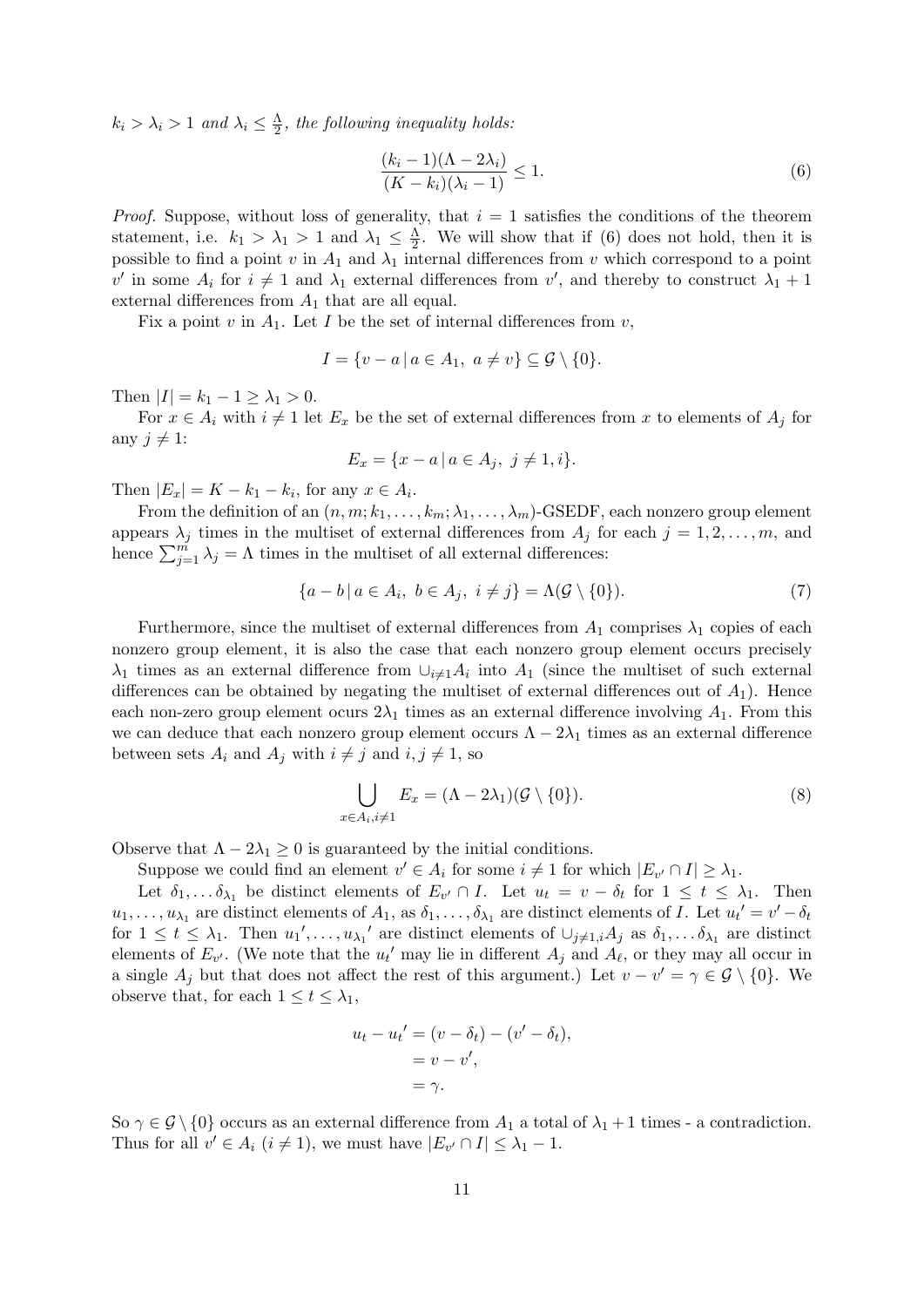We now count the number N of pairs  $(\theta, E_x)$  where  $\theta \in I \cap E_x$  and  $x \in A_i$  for some  $i \neq 1$ . There are  $|I| = k_1 - 1$  choices for  $\theta$ . As each nonzero element of G occurs  $\Lambda - 2\lambda_1$  times in  $\bigcup_{x\in A_i, i\neq 1} E_x$ , we see that for each of these  $\theta$  there are  $\Lambda - 2\lambda_1$  values of x for which  $\theta \in E_x$ , so that  $N = (k_1 - 1)(\Lambda - 2\lambda_1)$ .

The number of distinct sets  $E_x$  with  $x \in A_i$  for some  $i \neq 1$  is  $\sum_{j=2}^m k_j = K - k_1$ . By the Pigeonhole Principle there exists  $x$  for which the set  $E_x$  contains at least

$$
\frac{N}{K - k_1} = \frac{(k_1 - 1)(\Lambda - 2\lambda_1)}{K - k_1}
$$

elements of I. Whenever this quantity is at least  $\lambda_1$ , i.e. strictly greater than  $(\lambda_1 - 1)$ , we have  $|E_{v'} \cap I| \geq \lambda_1$  for some v'. Thus no such GSEDF will exist if

$$
\frac{(k_1-1)(\Lambda-2\lambda_1)}{K-k_1} > \lambda_1 - 1.
$$

It is clear that the same argument will hold with 1 replaced by any appropriate  $i \in \{1, \ldots, m\}$ for which the conditions in the theorem statement are satisfied.  $\Box$ 

Observe that taking  $k_i = k$  and  $\lambda_i = \lambda$  for all  $1 \leq i \leq m$  yields Theorem 4.1, while further setting  $k_i = k$  and  $\lambda_i = 2$  for all  $1 \leq i \leq m$  yields Theorem 3.1.

### 7 Concluding remarks

This paper establishes various conditions under which SEDFs and GSEDFs can exist, and establishes a structural characterization of partition type SEDFs in the  $m = 2$  case. Future directions are two-fold; the fine-tuning of such necessary conditions, with the aim of completely characterising the possible parameters sets, and the development of further construction methods and structural characterizations. One specific open problem concerns the existence of SEDFs with  $\lambda = m = 2$  when k is less than the maximum possible size of  $\frac{n-1}{2}$ . It would be desirable to gain further understanding of the general case when  $m = 2$ . By [10], the next-smallest m for which SEDFs may exist is  $m = 5$ ; further investigation of this case would be another natural focus.

#### Acknowledgements

Thanks to Siaw-Lynn Ng for helpful discussions, and to the anonymous referees for their comments. The first author is supported by a Research Incentive Grant from The Carnegie Trust for the Universities of Scotland.

## References

- [1] J. Bao, L. Ji, R. Wei, and Y. Zhang. New Existence and Nonexistence Results for Strong External Difference Families. arXiv:1612.08385, Dec. 2016.
- [2] M. Buratti. Old and new designs via difference multisets and strong difference families. Journal of Combinatorial Designs, 7(6):406–425, 1999.
- [3] M. Carpentieri, A. D. Santis, and U. Vaccaro. Size of shares and probability of cheating in threshold schemes. In T. Helleseth, editor, EUROCRYPT'93, volume 765 of LNCS, pages 118–125. Springer, 1993.